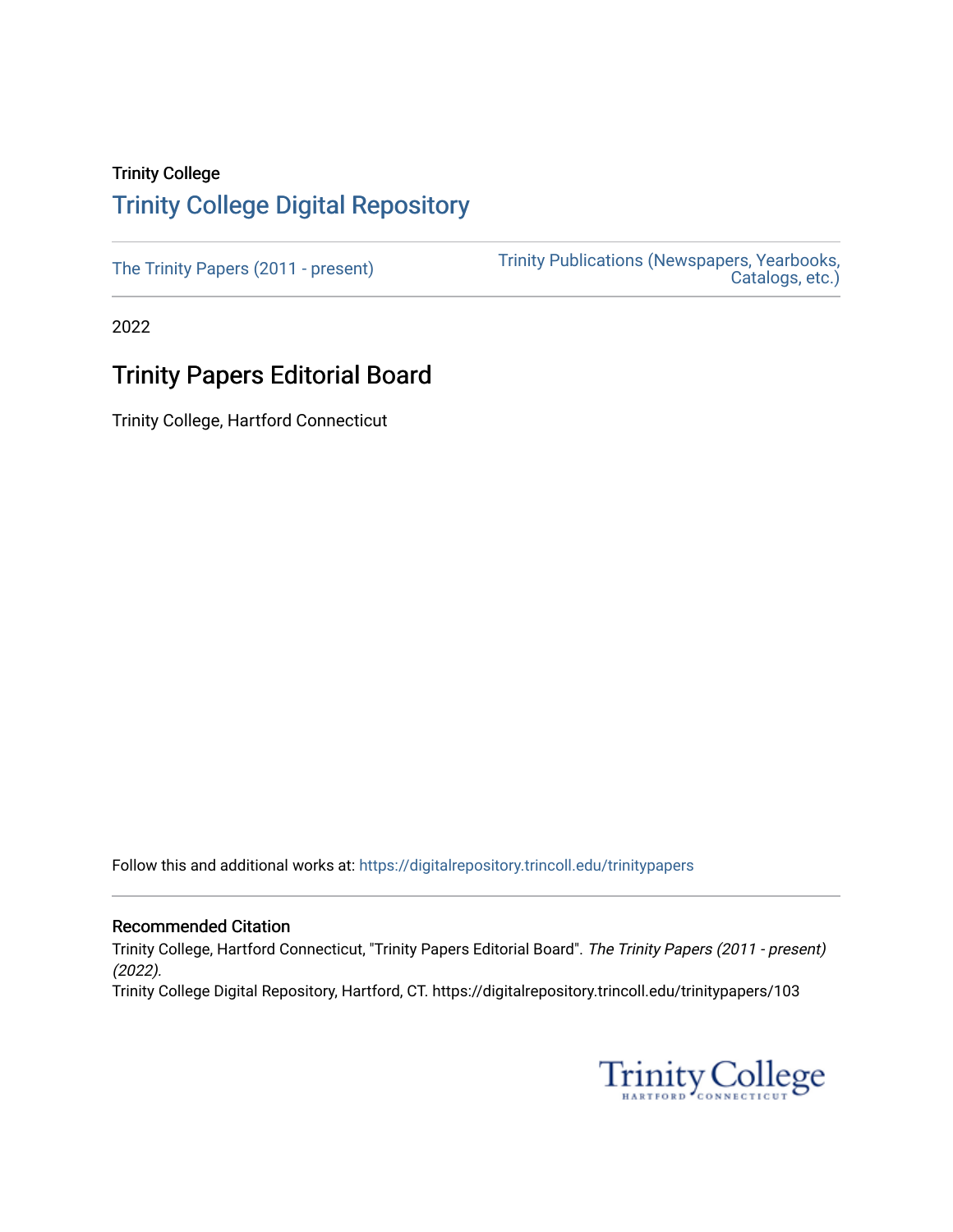# THE TRINITY PAPERS

Volume 41, 2021-2022

# **Editors**

(In alphabetical order) Karolina Barrientos Jenny Conant Mikele Dahlen Jonathan Fan Bailey McKeon Kayleigh Moses Amy Paul

Editors were drawn from the Class of 2022 President's Fellows

# **Editing, Layout, and Publishing**

Erin Leigh Frymire, Lecturer, Allan K. Smith Center for Writing and Rhetoric Tennyson O'Donnell, Director, Allan K. Smith Center for Writing and Rhetoric Jessica Henning, Admin. Assistant, A.K. Smith Center for Writing and Rhetoric Amy Harrell, Librarian, Educational Technology

> *The Trinity Papers Volume 41, 2021 – 2022* Published by Trinity College Hartford, Connecticut, September 2022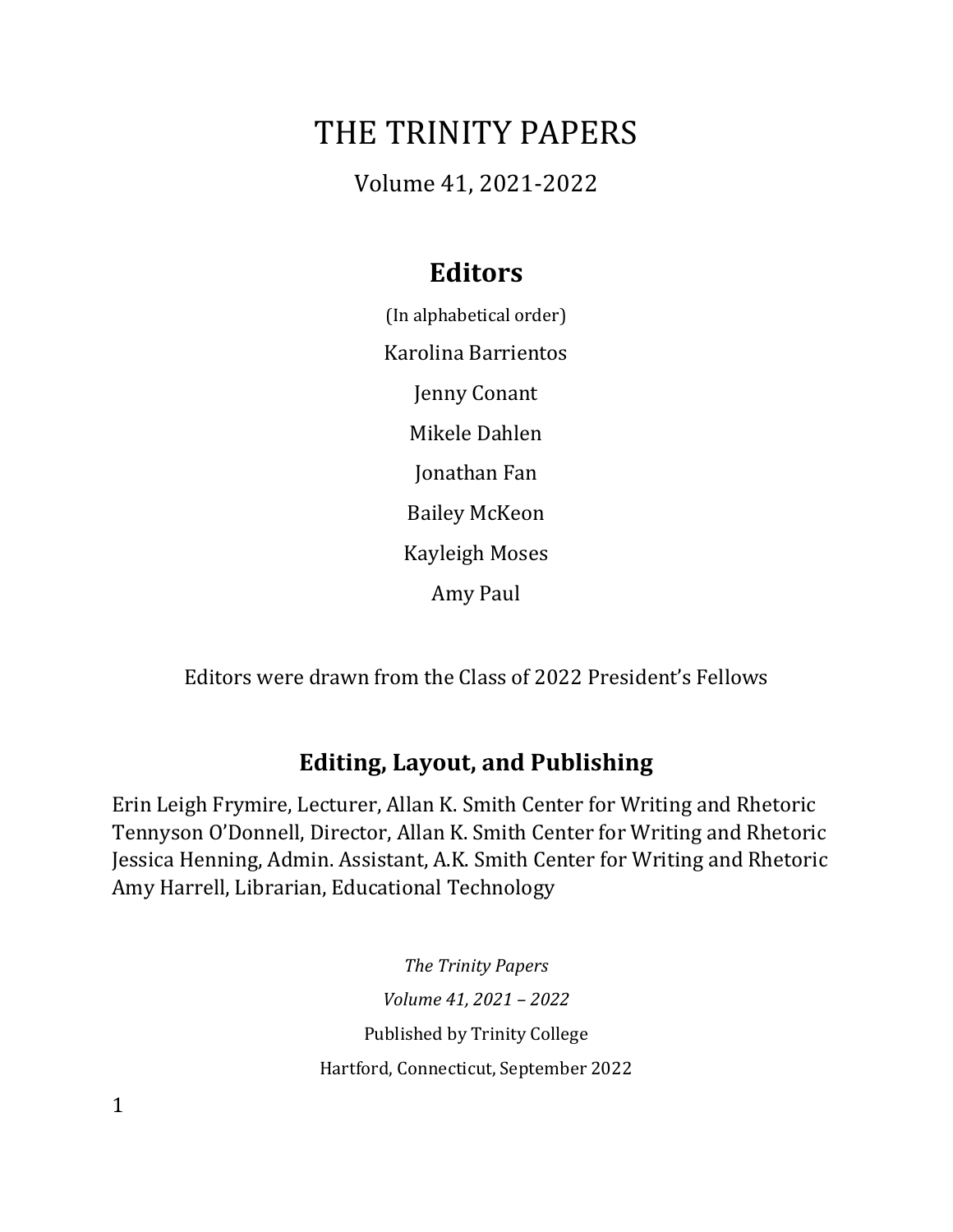#### **Editors' Note**

*The Trinity Papers* is an annual publication showcasing outstanding undergraduate student work within a liberal arts education. Founded forty years ago, the Faculty and Administration of Trinity College determined that The Trinity Papers should be the responsibility of the President's Fellows, and we are proud to contribute to it. Acting on behalf of their individual departments, a select group of Fellows participated in the editorial decisions. Each submission is judged anonymously and the Editorial Board works collaboratively in choosing the best papers to appear in the year's edition of the publication.

We reviewed several impressive submissions. In the selection process, we prioritized papers of particular eloquence, sound argument, and originality. As such, the papers presented in this edition represent the best of thoughtful undergraduate scholarship. As the Editorial Board, we are proud to present such a vibrant array of ideas penned by such a talented cohort.2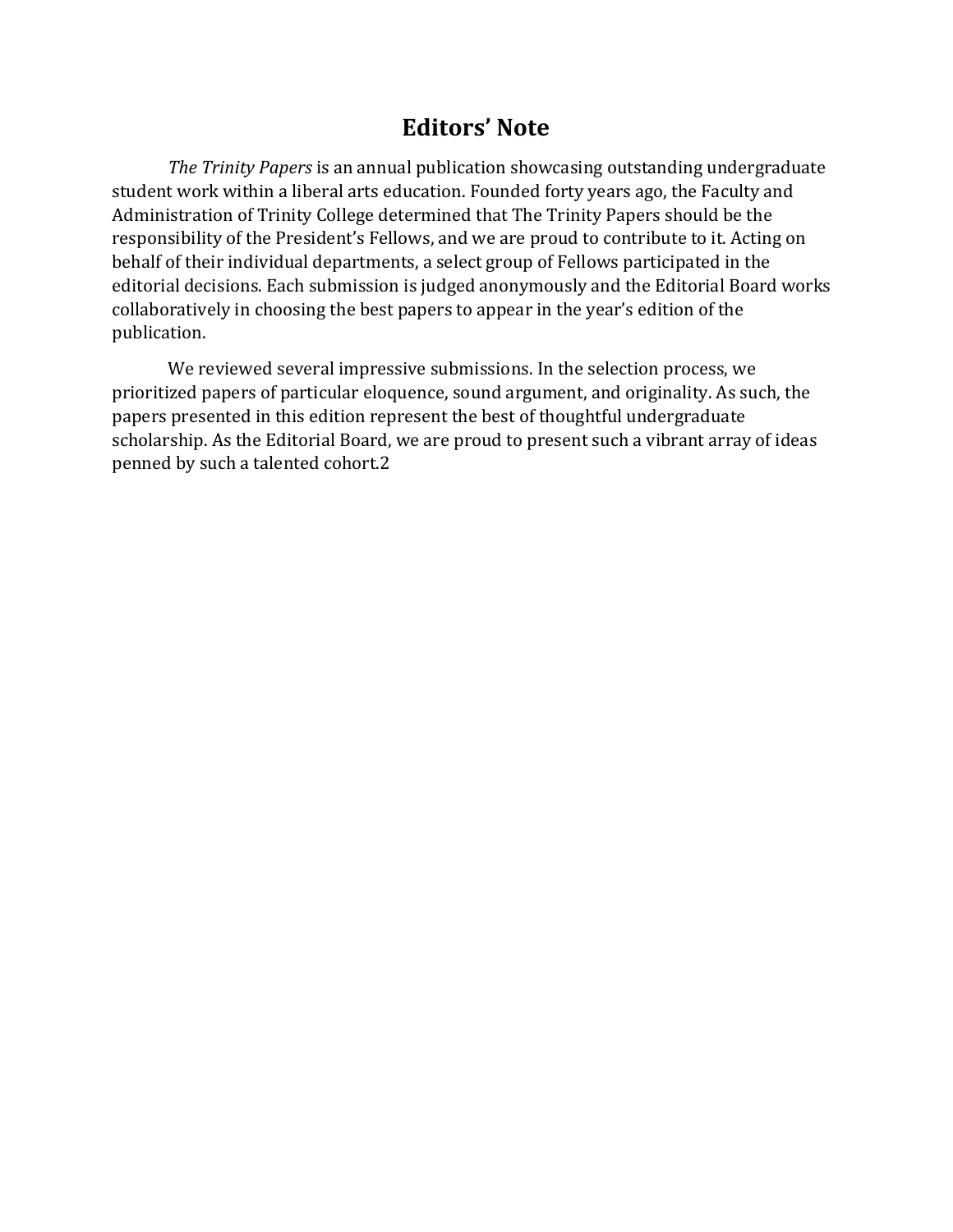# **TABLE OF CONTENTS**

#### **A Memoir of Motherhood and Marriage**

Cassidy McNeeley '22

#### **Three Sonnets**

Paige Phillips '24

#### **Anselm Kiefer's Portrayal of Women during the Holocaust**

Sammi Bray '25

#### **The Duality of Empathy and Human Rights**

Panop Phongpetra '23

#### **Religion, Art, and Sexuality: W.H. Auden's Revision of Shakespeare**

Alex Golz '25

#### **How to Play Hockey – For Girls**

Bailey McKeon '22

### **Indians, Wolves, and Colonists: How Colonial Power Left an Incomplete Framework for Wolf Narratives in the Native Northeast**

Kayleigh Moses '22